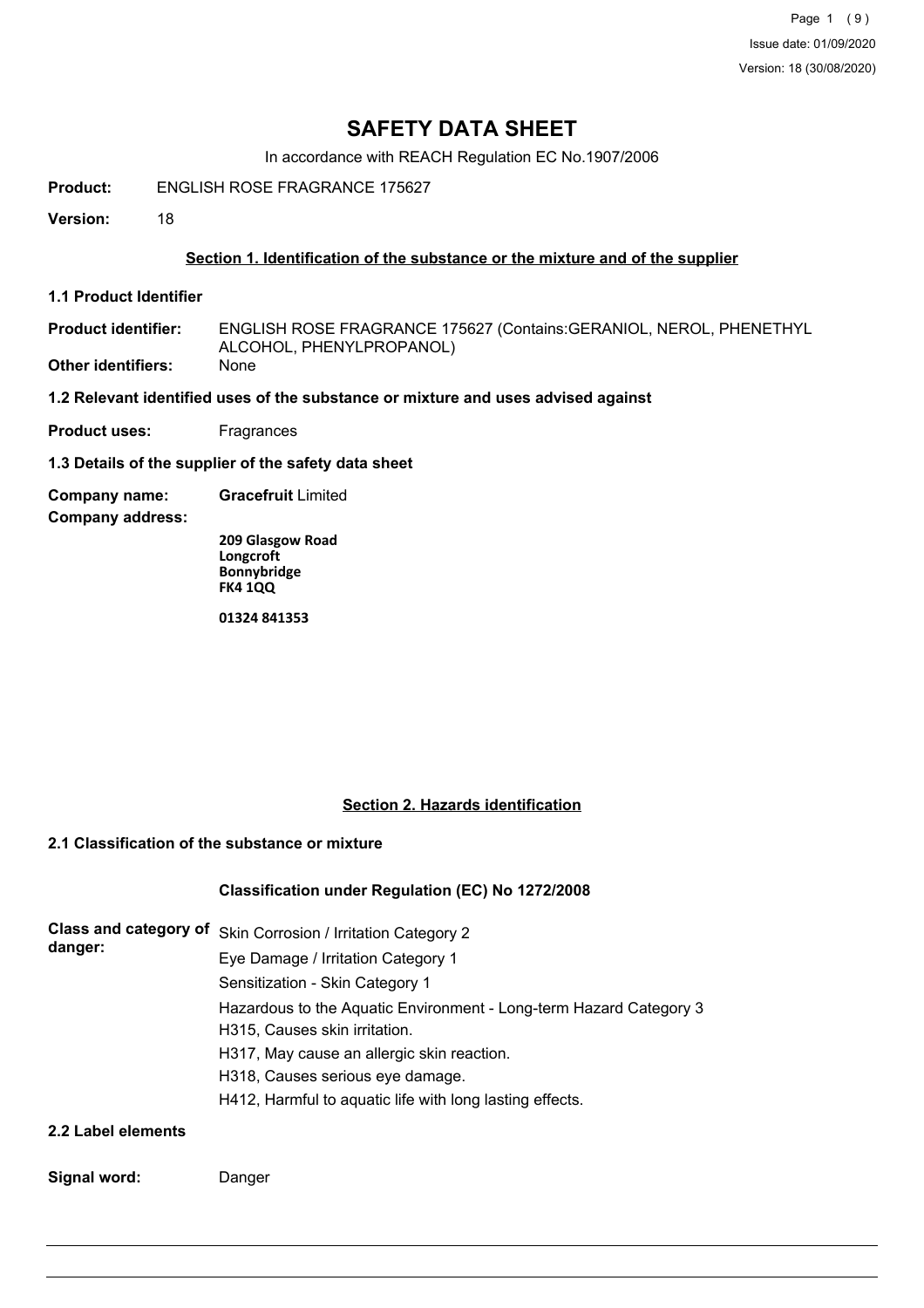Page 2 (9) Issue date: 01/09/2020 Version: 18 (30/08/2020)

## **SAFETY DATA SHEET**

In accordance with REACH Regulation EC No.1907/2006

| <b>Product:</b><br><b>ENGLISH ROSE FRAGRANCE 175627</b> |    |                                                                                                                                                                                                                                                                                                                                                                                                                                                                                                                                                                                                                                                                                                                                                                                                                                                   |  |  |  |  |  |
|---------------------------------------------------------|----|---------------------------------------------------------------------------------------------------------------------------------------------------------------------------------------------------------------------------------------------------------------------------------------------------------------------------------------------------------------------------------------------------------------------------------------------------------------------------------------------------------------------------------------------------------------------------------------------------------------------------------------------------------------------------------------------------------------------------------------------------------------------------------------------------------------------------------------------------|--|--|--|--|--|
| Version:                                                | 18 |                                                                                                                                                                                                                                                                                                                                                                                                                                                                                                                                                                                                                                                                                                                                                                                                                                                   |  |  |  |  |  |
| <b>Hazard statements:</b>                               |    | H315, Causes skin irritation.<br>H317, May cause an allergic skin reaction.<br>H318, Causes serious eye damage.<br>H412, Harmful to aquatic life with long lasting effects.                                                                                                                                                                                                                                                                                                                                                                                                                                                                                                                                                                                                                                                                       |  |  |  |  |  |
| Supplemental<br>Information:                            |    | EUH208, Contains 2,4-DIMETHYL-3-CYCLOHEXENE CARBOXALDEHYDE, CINNAMYL<br>ALCOHOL, CITRONELLOL, EUGENOL, ISOCYCLOCITRAL,<br>METHOXYHYDRATROPALDEHYDE, UNDECYLENAL. May produce an allergic reaction.                                                                                                                                                                                                                                                                                                                                                                                                                                                                                                                                                                                                                                                |  |  |  |  |  |
| Precautionary<br>statements:                            |    | P261, Avoid breathing vapour or dust.<br>P264, Wash hands and other contacted skin thoroughly after handling.<br>P272, Contaminated work clothing should not be allowed out of the workplace.<br>P273, Avoid release to the environment.<br>P280, Wear protective gloves/eye protection/face protection.<br>P302/352, IF ON SKIN: Wash with plenty of soap and water.<br>P305/351/338, IF IN EYES: Rinse cautiously with water for several minutes. Remove contact<br>lenses, if present and easy to do. Continue rinsing.<br>P310, Immediately call a POISON CENTER or doctor/physician.<br>P333/313, If skin irritation or rash occurs: Get medical advice/attention.<br>P362, Take off contaminated clothing and wash before reuse.<br>P501, Dispose of contents/container to approved disposal site, in accordance with local<br>regulations. |  |  |  |  |  |
| Pictograms:                                             |    |                                                                                                                                                                                                                                                                                                                                                                                                                                                                                                                                                                                                                                                                                                                                                                                                                                                   |  |  |  |  |  |

**Other hazards:** Hydrocarbon Concentration %: 0.000%

## **Section 3. Composition / information on ingredients**

## **3.2 Mixtures**

## **Contains:**

| <b>Name</b>                         | <b>CAS</b>  | <b>REACH Registration</b><br>EC<br>No. |                       | $\frac{9}{6}$ | <b>Classification for</b><br>(CLP) 1272/2008  |
|-------------------------------------|-------------|----------------------------------------|-----------------------|---------------|-----------------------------------------------|
| <b>IPHENETHYL</b><br><b>ALCOHOL</b> | $ 60-12-8 $ | 200-456-2                              | 01-2119963921-31-xxxx | 20-<50%       | ATO 4-EDI 2; H302-<br>IH319.-                 |
| <b>BENZYL BENZOATE</b>              | 120-51-4    | 204-402-9                              |                       | $10 - 20%$    | ATO 4-EH A1-EH C2;<br>H302-H400-H411.-        |
| <b>IGERANIOL</b>                    | 106-24-1    | 203-377-1                              | 01-2119552430-49-xxxx | $5 - 10%$     | <b>SCI 2-EDI 1-SS 1B:</b><br>H315-H317-H318.- |
| <b>INEROL</b>                       | 106-25-2    | 203-378-7                              |                       | $1 - 5%$      | <b>SCI 2-EDI 2-SS 1B:</b><br>H315-H317-H319.- |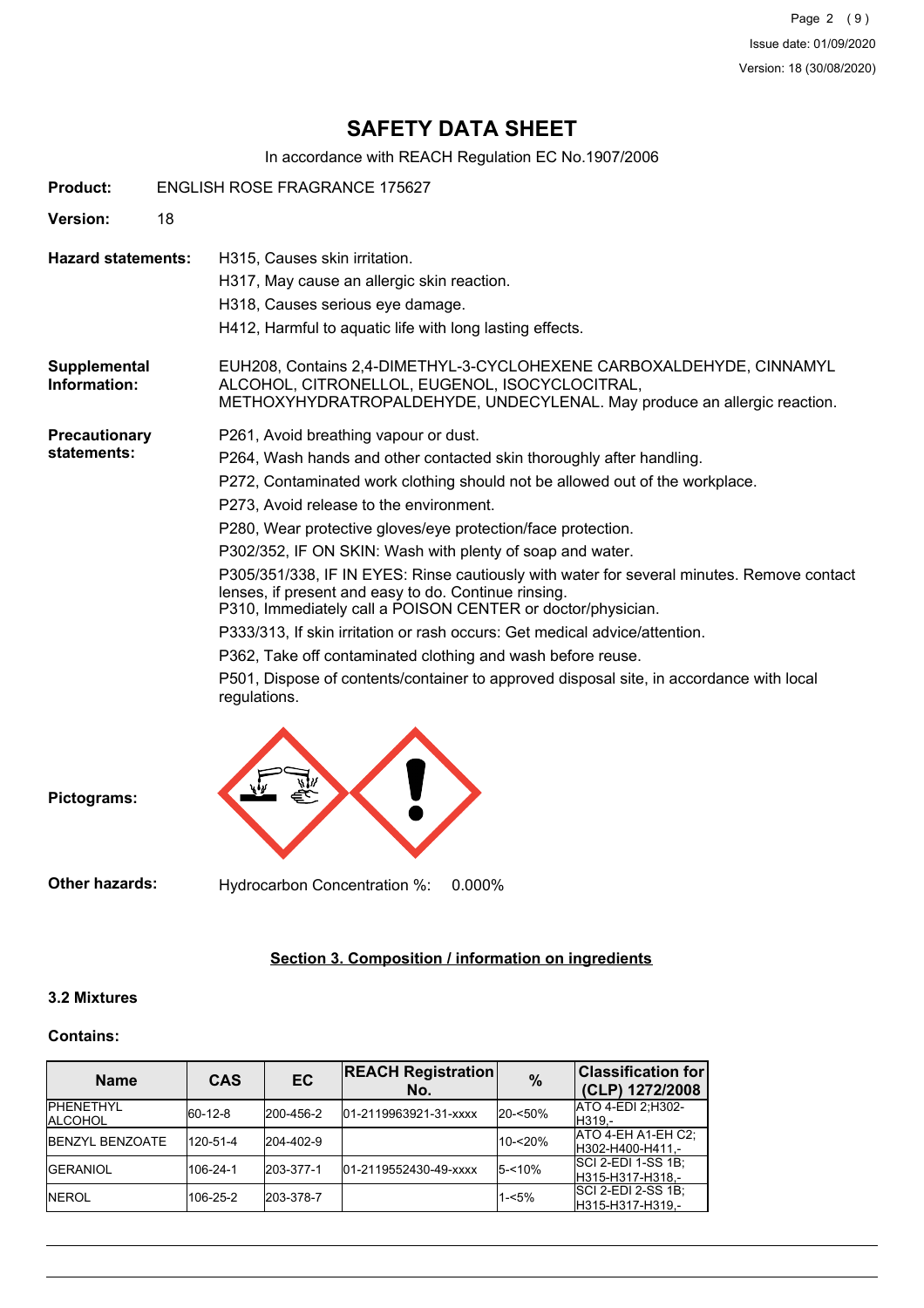Page 3 (9) Issue date: 01/09/2020 Version: 18 (30/08/2020)

## **SAFETY DATA SHEET**

In accordance with REACH Regulation EC No.1907/2006

**Product:** ENGLISH ROSE FRAGRANCE 175627

#### **Version:** 18

| <b>BENZOPHENONE</b>                                                 | 119-61-9       | 204-337-6 |                       | $1 - 5%$    | STO-RE 2-EH C3;<br>H373-H412.-                       |
|---------------------------------------------------------------------|----------------|-----------|-----------------------|-------------|------------------------------------------------------|
| <b>IBENZYL ACETATE</b>                                              | $140 - 11 - 4$ | 205-399-7 |                       | 1-<5%       | EH C3:H412,-                                         |
| ICINNAMYL ALCOHOL                                                   | 104-54-1       | 203-212-3 |                       | 1-<5%       | SCI 2-SS 1B;H315-<br>H317,-                          |
| PHENYLETHYL<br>ACETATE                                              | 103-45-7       | 203-113-5 |                       | 1-<5%       | EDI 1:H318.-                                         |
| <b>I</b> EUGENOL                                                    | 97-53-0        | 202-589-1 |                       | $0.1 - 1\%$ | EDI 2-SS 1B;H317-<br>H319.-                          |
| <b>I</b> PHENYLPROPANOL                                             | 122-97-4       | 204-587-6 |                       | $0.1 - 1\%$ | SCI 1B-EDI 1; H314,-                                 |
| <b>METHOXYHYDRATRO</b><br><b>IPALDEHYDE</b>                         | 5462-06-6      | 226-749-5 |                       | $0.1 - 1\%$ | SS 1B; H317,-                                        |
| IISOCYCLOCITRAL                                                     | 1335-66-6      | 215-638-7 |                       | $0.1 - 1%$  | SCI 2-EDI 2-SS 1B-EH<br>C3;H315-H317-H319-<br>H412.- |
| 2,4-DIMETHYL-3-<br><b>CYCLOHEXENE</b><br> CARBOXALDEHYDE            | 68039-49-6     | 268-264-1 |                       | $0.1 - 1\%$ | SCI 2-SS 1B-EH C2;<br>H315-H317-H411,-               |
| <b>CITRONELLOL</b>                                                  | 106-22-9       | 203-375-0 | 01-2119453995-23-xxxx | $0.1 - 1%$  | SCI 2-EDI 2-SS 1B:<br>H315-H317-H319,-               |
| <b>IUNDECYLENAL</b>                                                 | 112-45-8       | 203-973-1 | 01-2119990746-20-xxxx | $0.1 - 1\%$ | SCI 2-EDI 2-SS 1B-EH<br>C3:H315-H317-H319-<br>H412.- |
| <b>I</b> ISOBUTENYL<br>METHYLTETRAHYDRO 16409-43-1<br><b>IPYRAN</b> |                | 240-457-5 |                       | $0.1 - 1\%$ | SCI 2-EDI 2-REP 2:<br>H315-H319-H361,-               |

## **Substances with Community workplace exposure limits:**

| <b>Name</b>               | <b>CAS</b> | — с<br>cc. | %       |
|---------------------------|------------|------------|---------|
| <b>IDIETHYL PHTHALATE</b> | 84-66-2    | 201-550-6  | 20-<50% |

**Substances that are persistent, bioaccumulative and toxic or very persistent and very bioaccumulative, greater than 0.1%:**

Not Applicable

## **Section 4. First-aid measures**

## **4.1 Description of first aid measures**

IF ON SKIN: Wash with plenty of soap and water.

IF IN EYES: Rinse cautiously with water for several minutes. Remove contact lenses, if present and easy to do. Continue rinsing.

Immediately call a POISON CENTER or doctor/physician.

## **4.2 Most important symptoms and effects, both acute and delayed**

Causes skin irritation.

May cause an allergic skin reaction.

Causes serious eye damage.

## **4.3 Indication of any immediate medical attention and special treatment needed**

None expected, see Section 4.1 for further information.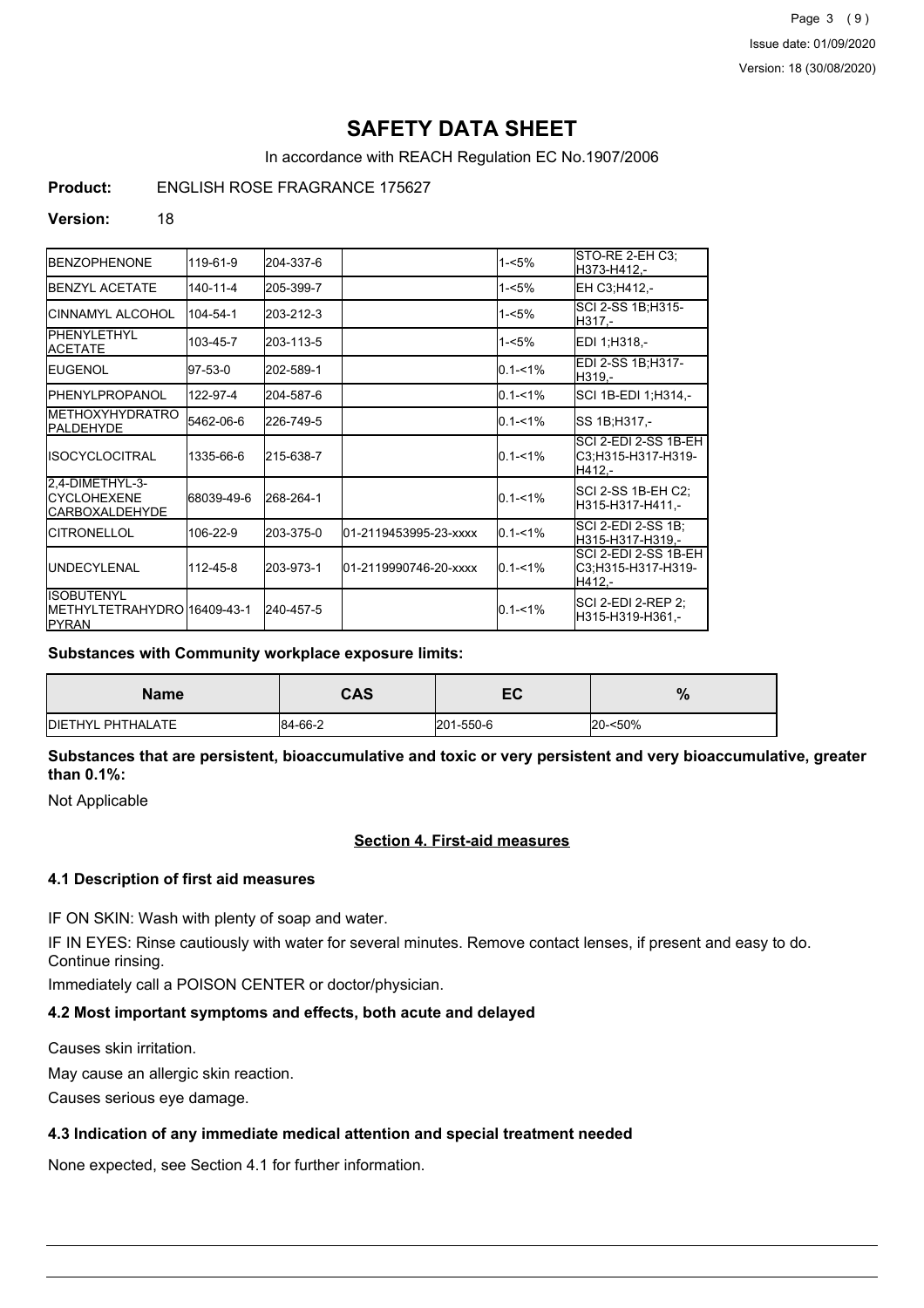Page 4 (9) Issue date: 01/09/2020 Version: 18 (30/08/2020)

## **SAFETY DATA SHEET**

In accordance with REACH Regulation EC No.1907/2006

**Product:** ENGLISH ROSE FRAGRANCE 175627

**Version:** 18

## **SECTION 5: Firefighting measures**

#### **5.1 Extinguishing media**

Suitable media: Carbon dioxide, Dry chemical, Foam.

#### **5.2 Special hazards arising from the substance or mixture**

In case of fire, may be liberated: Carbon monoxide, Unidentified organic compounds.

#### **5.3 Advice for fire fighters:**

In case of insufficient ventilation, wear suitable respiratory equipment.

#### **Section 6. Accidental release measures**

#### **6.1 Personal precautions, protective equipment and emergency procedures:**

Avoid inhalation. Avoid contact with skin and eyes. See protective measures under Section 7 and 8.

#### **6.2 Environmental precautions:**

Keep away from drains, surface and ground water, and soil.

## **6.3 Methods and material for containment and cleaning up:**

Remove ignition sources. Provide adequate ventilation. Avoid excessive inhalation of vapours. Contain spillage immediately by use of sand or inert powder. Dispose of according to local regulations.

## **6.4 Reference to other sections:**

Also refer to sections 8 and 13.

## **Section 7. Handling and storage**

## **7.1 Precautions for safe handling:**

Keep away from heat, sparks, open flames and hot surfaces. - No smoking. Use personal protective equipment as required. Use in accordance with good manufacturing and industrial hygiene practices. Use in areas with adequate ventilation Do not eat, drink or smoke when using this product.

## **7.2 Conditions for safe storage, including any incompatibilities:**

Store in a well-ventilated place. Keep container tightly closed. Keep cool. Ground/bond container and receiving equipment. Use explosion-proof electrical, ventilating and lighting equipment. Use only non-sparking tools. Take precautionary measures against static discharge.

## **7.3 Specific end use(s):**

Fragrances: Use in accordance with good manufacturing and industrial hygiene practices.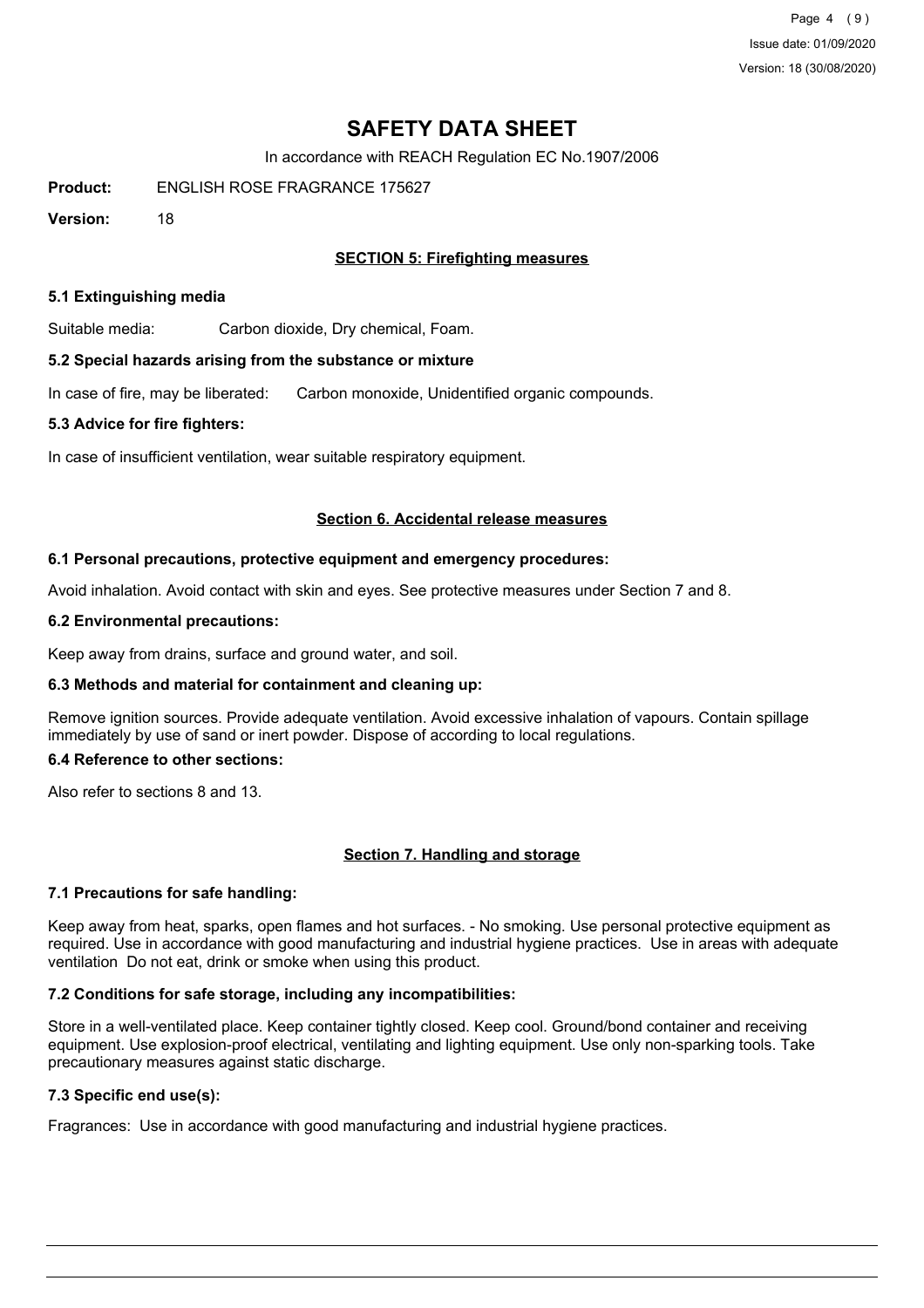## **SAFETY DATA SHEET**

In accordance with REACH Regulation EC No.1907/2006

**Product:** ENGLISH ROSE FRAGRANCE 175627

**Version:** 18

## **Section 8. Exposure controls/personal protection**

#### **8.1 Control parameters**

Workplace exposure limits:

| Ingredient               | <b>CAS</b> | EC.               | <b>Description</b>                                       | Value |
|--------------------------|------------|-------------------|----------------------------------------------------------|-------|
| <b>DIETHYL PHTHALATE</b> | 84-66-2    | $ 201 - 550 - 6 $ | Long-term exposure limit (8-hour<br>TWA) (mg/m3)         |       |
|                          |            |                   | Short-term exposure limit (15-<br>$ $ minute $ $ (mg/m3) | 10    |

## **8.2 Exposure Controls**

## **Eye / Skin Protection**

Wear protective gloves/eye protection/face protection

## **Respiratory Protection**

Ensure adequate and ongoing ventilation is maintained in order to prevent build up of excessive vapour and to ensure occupational exposure limits are adhered to. If appropriate, and depending on your patterns and volumes of use, the following engineering controls may be required as additional protective measures: a) Isolate mixing rooms and other areas where this material is used or openly handled. Maintain these areas under negative air pressure relative to the rest of the plant. b) Employ the use of Personal protective equipment - an approved, properly fitted respirator with organic vapour cartridges or canisters and particulate filters. c) Use local exhaust ventilation around open tanks and other open sources of potential exposures in order to avoid excessive inhalation, including places where this material is openly weighed or measured. In addition, use general dilution ventilation of the work area to eliminate or reduce possible worker exposures. d) Use closed systems for transferring and processing this material.

Also refer to Sections 2 and 7.

## **Section 9. Physical and chemical properties**

## **9.1 Information on basic physical and chemical properties**

| Appearance:                                   | Clear colourless to pale yellow liquid       |
|-----------------------------------------------|----------------------------------------------|
| Odour:                                        | Not determined                               |
| <b>Odour threshold:</b>                       | Not determined                               |
| pH:                                           | Not determined                               |
| Melting point / freezing point:               | Not determined                               |
| Initial boiling point / range:                | Not determined                               |
| Flash point:                                  | $>$ 100 °C                                   |
| <b>Evaporation rate:</b>                      | Not determined                               |
| Flammability (solid, gas):                    | Not determined                               |
| Upper/lower flammability or explosive limits: | Product does not present an explosion hazard |
| Vapour pressure:                              | 0.01427592 mmHg                              |
| Vapour density:                               | Not determined                               |
| <b>Relative density:</b>                      | 1.0400 - 1.0440                              |
|                                               |                                              |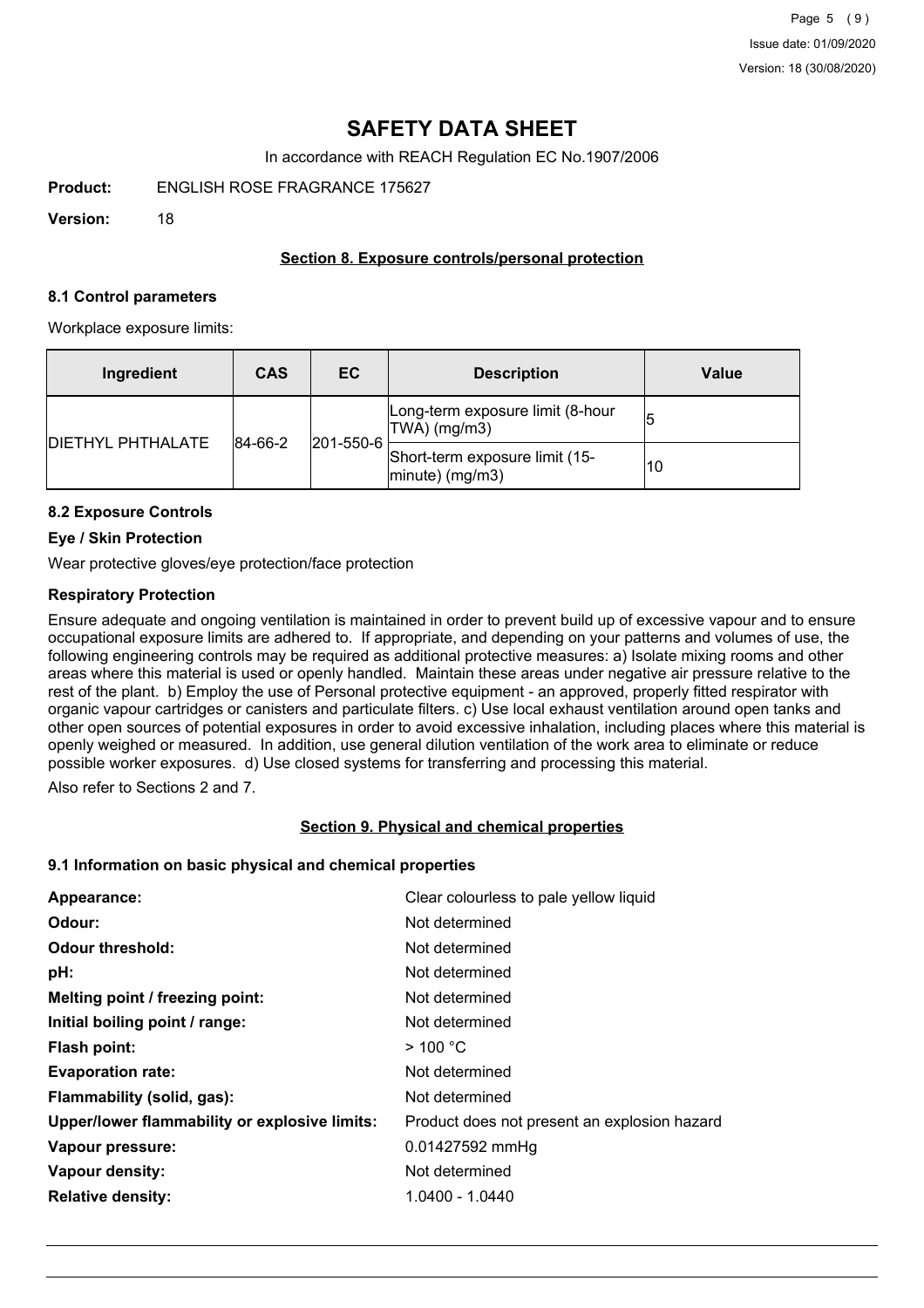Page 6 (9) Issue date: 01/09/2020 Version: 18 (30/08/2020)

## **SAFETY DATA SHEET**

In accordance with REACH Regulation EC No.1907/2006

**Product:** ENGLISH ROSE FRAGRANCE 175627

**Version:** 18

| Solubility(ies):                        | Not determined |
|-----------------------------------------|----------------|
| Partition coefficient: n-octanol/water: | Not determined |
| <b>Auto-ignition temperature:</b>       | Not determined |
| <b>Decomposition temperature:</b>       | Not determined |
| <b>Viscosity:</b>                       | Not determined |
| <b>Explosive properties:</b>            | Not expected   |
| <b>Oxidising properties:</b>            | Not expected   |

**9.2 Other information:** None available

## **Section 10. Stability and reactivity**

#### **10.1 Reactivity:**

Presents no significant reactivity hazard, by itself or in contact with water.

## **10.2 Chemical stability:**

Good stability under normal storage conditions.

## **10.3 Possibility of hazardous reactions:**

Not expected under normal conditions of use.

## **10.4 Conditions to avoid:**

Avoid extreme heat.

## **10.5 Incompatible materials:**

Avoid contact with strong acids, alkalis or oxidising agents.

## **10.6 Hazardous decomposition products:**

Not expected.

## **Section 11. Toxicological information**

## **11.1 Information on toxicological effects**

This mixture has not been tested as a whole for health effects. The health effects have been calculated using the methods outlined in Regulation (EC) No 1272/2008 (CLP).

| <b>Acute Toxicity:</b>                    | Based on available data the classification criteria are not met. |
|-------------------------------------------|------------------------------------------------------------------|
| <b>Acute Toxicity Oral</b>                | 2574                                                             |
| <b>Acute Toxicity Dermal</b>              | >5000                                                            |
| <b>Acute Toxicity Inhalation</b>          | Not Available                                                    |
| <b>Skin corrosion/irritation:</b>         | Skin Corrosion / Irritation Category 2                           |
| Serious eye damage/irritation:            | Eye Damage / Irritation Category 1                               |
| <b>Respiratory or skin sensitisation:</b> | Sensitization - Skin Category 1                                  |
| Germ cell mutagenicity:                   | Based on available data the classification criteria are not met. |
| Carcinogenicity:                          | Based on available data the classification criteria are not met. |
| <b>Reproductive toxicity:</b>             | Based on available data the classification criteria are not met. |
|                                           |                                                                  |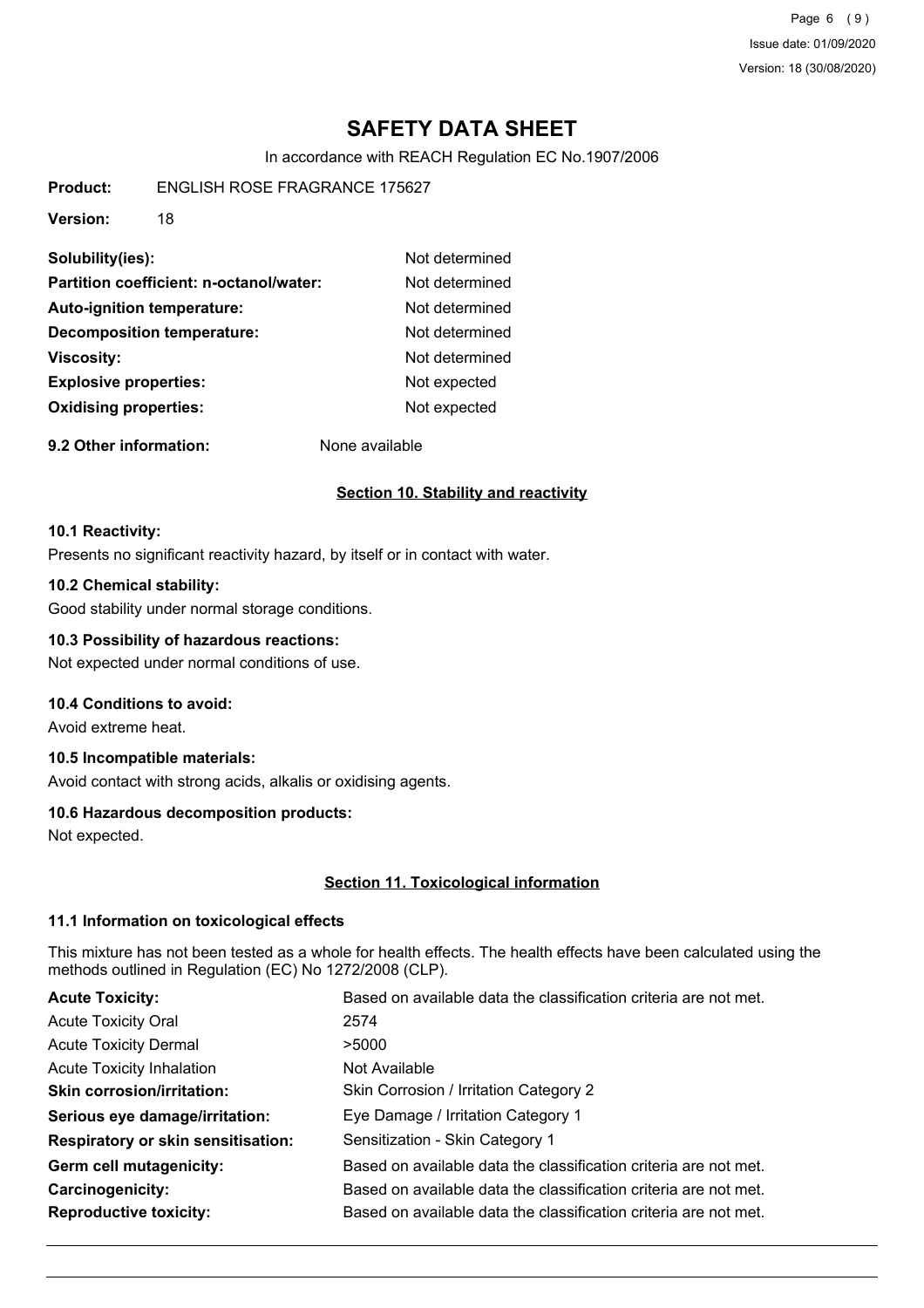Page 7 (9) Issue date: 01/09/2020 Version: 18 (30/08/2020)

## **SAFETY DATA SHEET**

In accordance with REACH Regulation EC No.1907/2006

**Product:** ENGLISH ROSE FRAGRANCE 175627

**Version:** 18

| <b>STOT-single exposure:</b>   | Based on available data the classification criteria are not met. |
|--------------------------------|------------------------------------------------------------------|
| <b>STOT-repeated exposure:</b> | Based on available data the classification criteria are not met. |
| <b>Aspiration hazard:</b>      | Based on available data the classification criteria are not met. |

## **Information about hazardous ingredients in the mixture**

| Ingredient                          | <b>CAS</b>     | EC.               | LD50/ATE Oral | LD50/ATE<br>Dermal | LC50/ATE<br><b>Inhalation</b> | <b>LC50</b><br><b>Route</b> |
|-------------------------------------|----------------|-------------------|---------------|--------------------|-------------------------------|-----------------------------|
| <b>IBENZYL BENZOATE</b>             | $120 - 51 - 4$ | $ 204 - 402 - 9 $ | 1500          | 4000               | Not available                 | <b>Not</b><br>lavailable    |
| <b>IPHENETHYL</b><br><b>ALCOHOL</b> | $ 60-12-8 $    | $ 200 - 456 - 2 $ | 1610          | 2500               | Not available                 | <b>Not</b><br>lavailable    |

Refer to Sections 2 and 3 for additional information.

## **Section 12. Ecological information**

## **12.1 Toxicity:**

Harmful to aquatic life with long lasting effects.

- **12.2 Persistence and degradability:** Not available
- **12.3 Bioaccumulative potential:** Not available
- **12.4 Mobility in soil:** Not available

## **12.5 Results of PBT and vPvB assessment:**

This substance does not meet the PBT/vPvB criteria of REACH, annex XIII.

**12.6 Other adverse effects:** Not available

## **Section 13. Disposal considerations**

#### **13.1 Waste treatment methods:**

Dispose of in accordance with local regulations. Avoid disposing into drainage systems and into the environment. Empty containers should be taken to an approved waste handling site for recycling or disposal.

## **Section 14. Transport information**

| 14.1 UN number:                                                               | Not classified                              |  |
|-------------------------------------------------------------------------------|---------------------------------------------|--|
|                                                                               |                                             |  |
| 14.2 UN Proper Shipping Name:                                                 | -                                           |  |
| 14.3 Transport hazard class(es):                                              | Not classified                              |  |
| <b>Sub Risk:</b>                                                              | Not classified                              |  |
| 14.4. Packing Group:                                                          | Not classified                              |  |
| <b>14.5 Environmental hazards:</b>                                            | Not environmentally hazardous for transport |  |
| 14.6 Special precautions for user:                                            | None additional                             |  |
| 14.7 Transport in bulk according to Annex II of MARPOL73/78 and the IBC Code: |                                             |  |

Not classified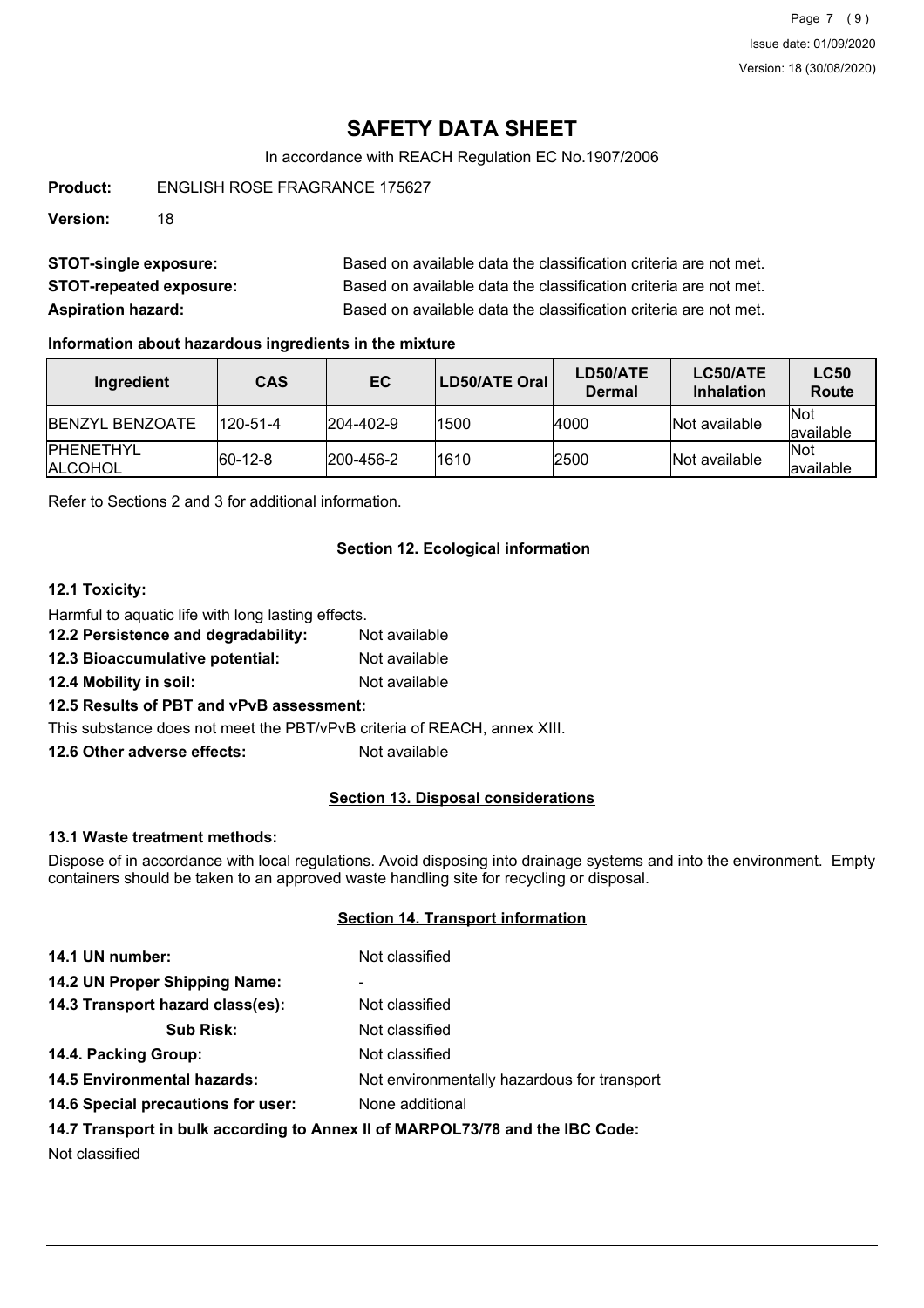Page 8 (9) Issue date: 01/09/2020 Version: 18 (30/08/2020)

## **SAFETY DATA SHEET**

In accordance with REACH Regulation EC No.1907/2006

**Product:** ENGLISH ROSE FRAGRANCE 175627

**Version:** 18

## **Section 15. Regulatory information**

## **15.1 Safety, health and environmental regulations/legislation specific for the substance or mixture** None additional

## **15.2 Chemical Safety Assessment**

A Chemical Safety Assessment has not been carried out for this product.

# **Section 16. Other information Concentration % Limits:** EH C3=18.74% SCI 2=53.30% EDI 1=44.57% EDI 2=8.55% EDI 2A=8.

55% SS 1=17.45% **Total Fractional Values:** EH C3=5.34 SCI 2=1.88 EDI 1=2.24 EDI 2=11.70 EDI 2A=11.70 SS 1=5. 73

## **Key to revisions:**

Information about hazardous ingredients in the mixture SECTION 3: Composition/information on ingredients Workplace exposure limits

#### **Key to abbreviations:**

| <b>Abbreviation</b> | <b>Meaning</b>                                                                               |
|---------------------|----------------------------------------------------------------------------------------------|
| ATO 4               | Acute Toxicity - Oral Category 4                                                             |
| EDI <sub>1</sub>    | Eye Damage / Irritation Category 1                                                           |
| EDI <sub>2</sub>    | Eye Damage / Irritation Category 2                                                           |
| EH A1               | Hazardous to the Aquatic Environment - Acute Hazard Category 1                               |
| EH <sub>C2</sub>    | Hazardous to the Aquatic Environment - Long-term Hazard Category 2                           |
| EH <sub>C3</sub>    | Hazardous to the Aquatic Environment - Long-term Hazard Category 3                           |
| H302                | Harmful if swallowed.                                                                        |
| H314                | Causes severe skin burns and eye damage.                                                     |
| H315                | Causes skin irritation.                                                                      |
| H317                | May cause an allergic skin reaction.                                                         |
| H318                | Causes serious eye damage.                                                                   |
| H319                | Causes serious eye irritation.                                                               |
| H361                | Suspected of damaging fertility or the unborn child.                                         |
| H373                | May cause damage to organs (organs) through prolonged or repeated exposure (exposure route). |
| H400                | Very toxic to aquatic life.                                                                  |
| H411                | Toxic to aquatic life with long lasting effects.                                             |
| H412                | Harmful to aquatic life with long lasting effects.                                           |
| P202                | Do not handle until all safety precautions have been read and understood.                    |
| P260                | Do not breathe vapour or dust.                                                               |
| P261                | Avoid breathing vapour or dust.                                                              |
| P264                | Wash hands and other contacted skin thoroughly after handling.                               |
| P270                | Do not eat, drink or smoke when using this product.                                          |